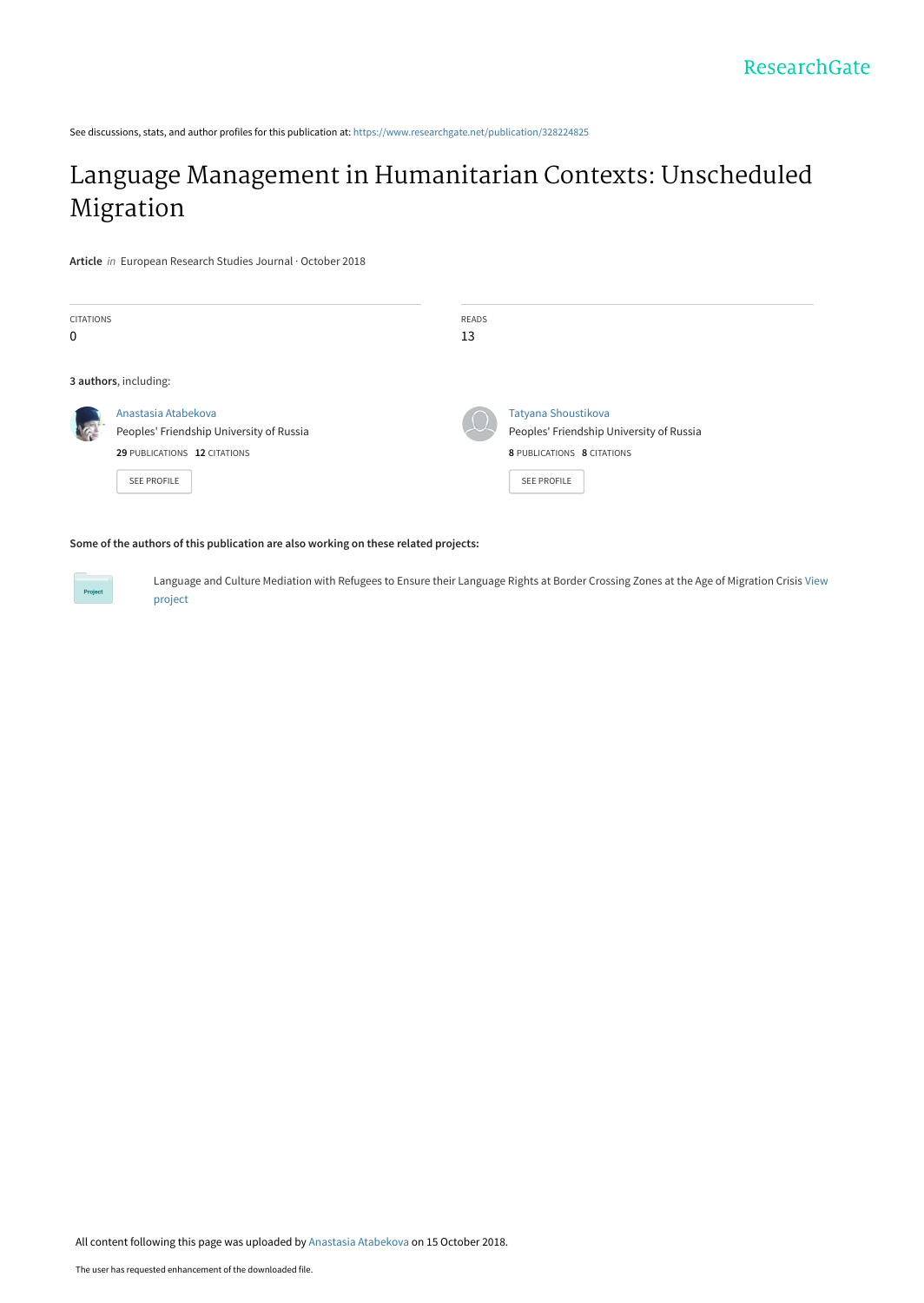*pp. 659-674*

## **Language Management in Humanitarian Contexts: Unscheduled Migration**

### A.A. Atabekova<sup>1</sup>, N.M. Belenkova<sup>2</sup>, N.Radić<sup>3</sup>, T.V. Shoustikova<sup>4</sup>

#### *Abstract:*

*Unscheduled migration has become one of the challenges during the recent period. Among other issues a question of migrants' language management arises as language rights stand among fundamental human values and are subject to major international legislation.* 

*However, field-based evidence argues that the language management in humanitarian contexts for unscheduled migration since 2015 neither has got stakeholders' comprehensive vision nor has become an academic subject.* 

*The research aims to map and compare major institutional actors' goals and instruments the stakeholders use to implement the language management within the contexts under study. The materials include open-access official documents of the UNO, EU governmental bodies, international NGOs, national governments, local NGOs briefs and documents that contain reference to language policy and language issues management within the mentioned contexts.* 

*Methodology grounds on interdisciplinary paradigm, integrates qualitative and quantitative approaches, uses computer- assisted content analysis of the mentioned documents, cluster and discriminant analysis. The research results in identifying core categories and their distinctive factors regarding language management as theoretical and applied phenomenon, language management major actors, their vision, strategic goals and instruments that they use to manage language policies regarding the target audiences and contexts.*

*The research relevance is related to the status specification of language management and its implementation within humanitarian, political, social dimensions at both international and national levels.* 

*Keywords: Language management, language policy, language rights, unscheduled migration, humanitarian contexts.*

*JEL code: F22.*

 $\overline{a}$ 

*<sup>1</sup>Peoples' Friendship University of Russia - RUDN University, Moscow, Russia, [aaatabekova@gmai.com](mailto:aaatabekova@gmai.com)*

*<sup>2</sup> Peoples' Friendship University of Russia - RUDN University, Moscow, Russia <sup>3</sup> Cambridge University, Cambridge, United Kingdom*

*<sup>4</sup>Peoples' Friendship University of Russia - RUDN University, Moscow, Russia*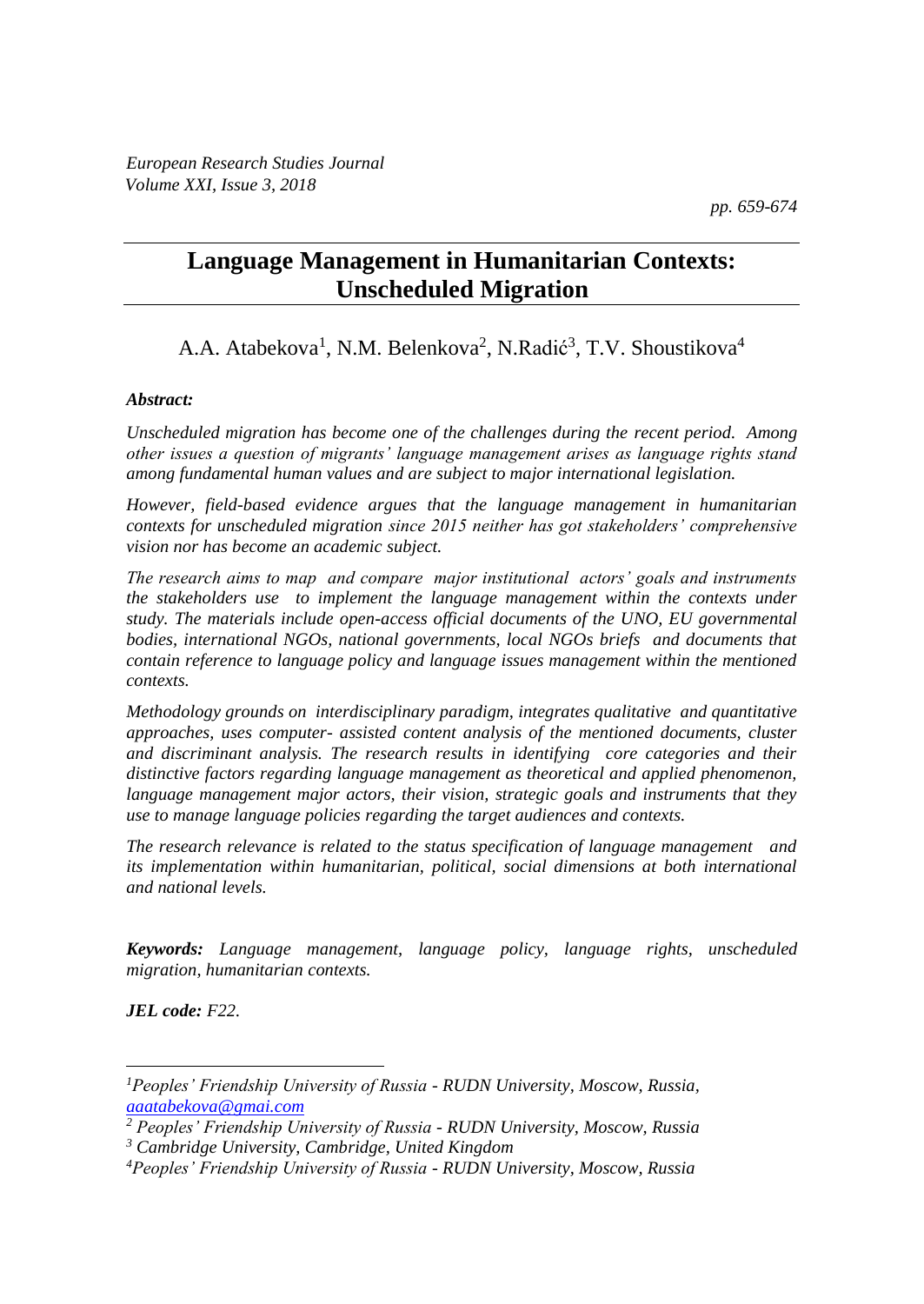#### **1. Introduction**

Management theories have passed a long way through studies conducted by Henry Fayol, Frederick Taylor, Elton Mayo, Douglas McGregor, Stephan Covey (McGrath and Bates, 2017). Among other areas, current management theory addresses issues of language policy and planning. This framework incorporates issues related to research on the nation state policies regarding language use and planning, language rights within such contexts as education, citizenship, international landscape and globalization, media and public signage, et. (Tollefson and Pérez-Milans, 2018).

Recent research identifies language management as both individual and institutional understanding of language system and its use, as far as purposeful activities with respect to the language dual nature (system and communication) (Nekvapil and Sherman, 2015). On the other hand, it should be noted that the language management grounds on milestone international legislation. It aggregates provisions regarding the human right to use his/her mother tongue and to implement other fundamental fights by using it, underlines the strong need to promote multilingualism in the contemporary social, cultural, digital dimensions (Universal declaration of human rights, 1948; International Covenant on Civil and Political Rights, 1966; Universal Declaration of Linguistic Rights, 1998; Universal Declaration on Cultural Diversity; 2001, Recommendation concerning the Promotion and Use of Multilingualism and Universal Access to Cyberspace, 2003). In line with the above white papers there is an established practice of language support management for refugees, asylum seekers, as well as other foreigners who deal with legal, administrative, or healthcare settings (Squires and Jacobs, 2016; Stern, 2018). Moreover, scholars agree on the language policy critical role at times of crisis (Language Policy in a Time of Crisis and Transformation, 2012).

However, when it comes to the language issues within unscheduled migration during 2015-2018 those on the frontlines try to do their utmost to raise public awareness of challenges that those concerned face regarding language-related issues. This landscape leads to the research statement that language management within 2015- 2018 refugee crisis neither has got stakeholders' comprehensive vision nor has become subject to academic studies.

The research hypothesis argues there is no major stakeholders' unified and coordinated vision of language management issues within the above mentioned situation of crisis. The research topic covers language management within humanitarian contexts for unscheduled migration to Europe since 2015 to present. The study concentrates on language management within institutional framework to tackle language challenges that arise as part of unscheduled migration. The research goal is to explore language management phenomenon and its implementation by institutional stakeholders in humanitarian contexts with regard to unscheduled migration. The above goal requires the performance of the following interim tasks: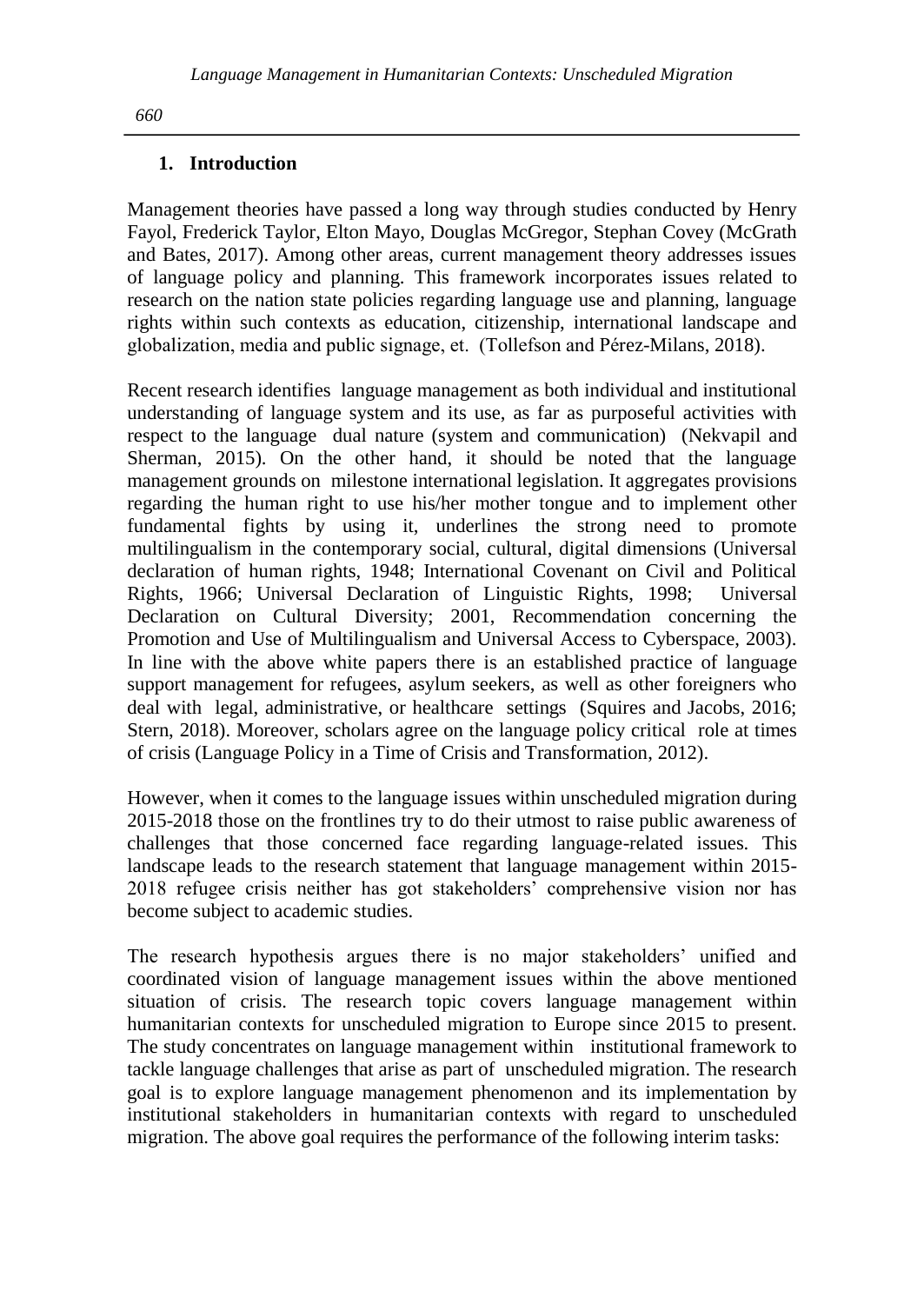- reviewing relevant literature;
- exploring the language management status within academic theoretical framework regarding the contexts under study;
- mapping major actors of language management within the mentioned contexts;
- identifying core categories that characterize major actors' language-related activities within the above contexts;
- analyzing the instruments that major actors use to manage language-related issues within the contexts under study. The above goal and tasks shaped the research methodology.

#### **2. Literature Review**

As it was mentioned earlier in the paper the research rested on the interdisciplinary background. In line with the research tasks literature analysis had to cover studies in management theory on the whole, language management as one of its field, and refugee crisis management themes, as well. The world has witnessed evolution towards performance measurement and managing systems for sustainable performance, creativity and output-oriented activities within interdependent internal and external dimensions (Drucker, 2002; Ratnayake, 2009; Khorasani and Almasifard, 2017). Although new specific areas for management application emerge we consider it relevant for the present research tasks to bear in mind that scholars agree on the common components of the management modern vision. It includes shared vision and courageous mission; team efforts, focused on solution and product development; corporate and cross institutional beliefs and tools to encourage employees to put hosting, sending, and moving actors in the focus; dense network of lateral communication (Buble, 2015).

Language management is one of the subject to the multifaceted management phenomena. The concept dates back to the past century works that debated opportunities for language planning (Can Language Be Planned?, 1971), then moved to discuss the stages of language planning processes (Language Planning Processes, 1977), and further focused on target audiences and key players in the above (Jernudd and Neustupný, 1987). The introduction has already specified the present research background understanding of the language management nature.

However, language management primarily is viewed within state policy and ideology (Orman, 2013; Ozolins, 2013), covers diverse areas from theoretical, conceptual and applied aspects (Spolsky, 2009; Sanden, 2016). Currently researchers explore language management with regard to language policies in national education (Spolsky, 2017), religious communities (Sherman, 2015), terminology management for various industries (Chiu and Jernudd, 2015). Language management issues when mapped within international dimensions concern international banking and multinational corporate management (Fairbrother 2015; Kingsley 2009; Piekkari and Westney, 2017), policy and practice development trends within globalisation (Chua Siew Kheng, 2018). Both policy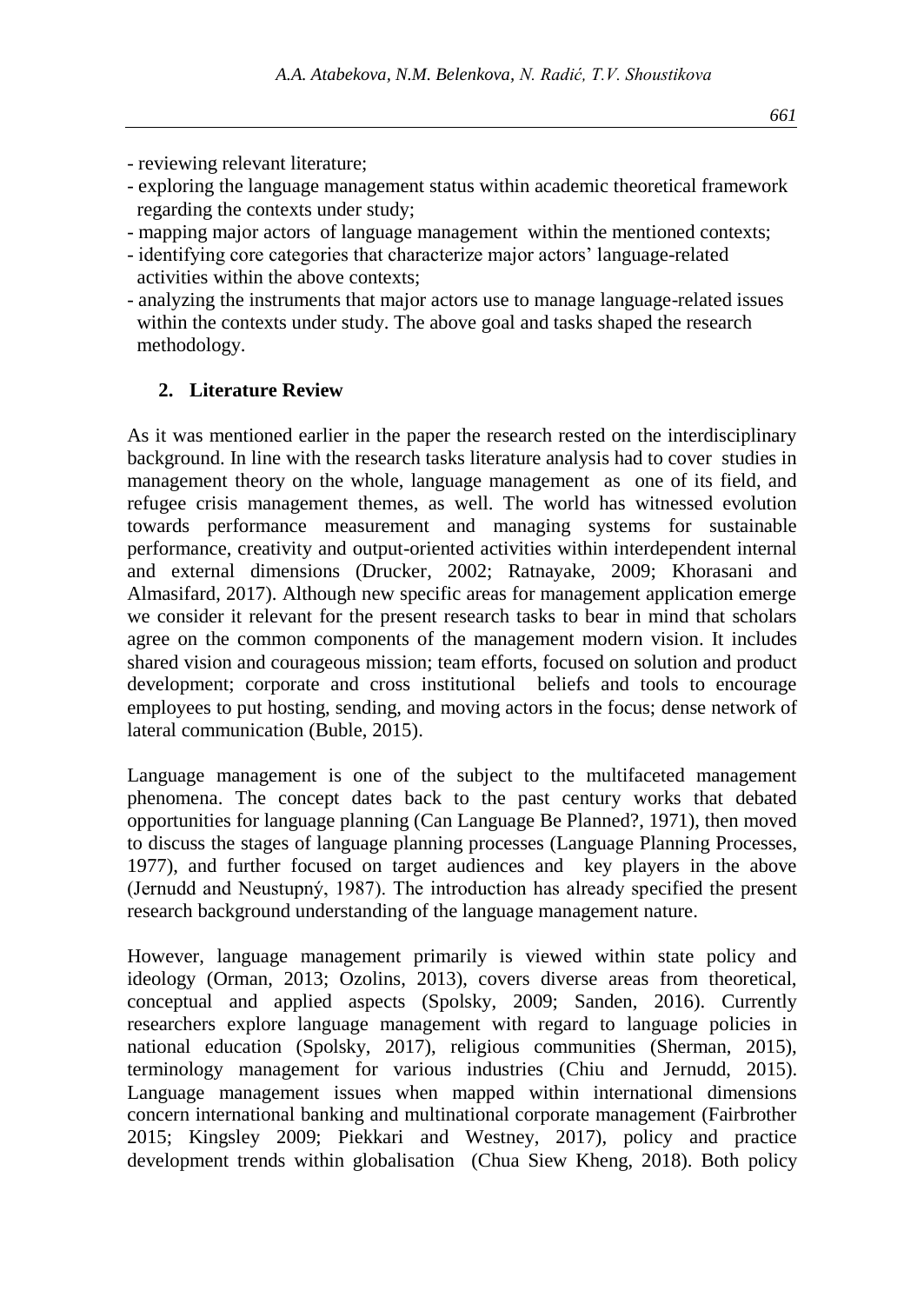makers and academic community view language management theory "as a basis for the dynamic concept of EU language law" (Dovalil, 2014), as a tool to enhance multilingualism in Europe, to foster multilingual enterprises (Hagen, 2011).

Bearing in mind international white papers on language rights as inherent part of fundamental human rights one can clearly understand that language issues directly relate to human rights support and provision within humanitarian contexts including natural disasters, armed conflicts, man-made socio-political unrest and turmoil that make people flee their homes.

As the European countries have been trying to tackle the sharp increase in unscheduled migrants that now in its fourth year, refugee crisis management become subject to publications that focus on migration management in diverse areas. Respective papers focus on border control and key actors' activities in the frame of bordering North Africa and European countries (Gaibazzi *et al.,* 2016), explore the role of governments, private sector and technology (PwC, 2017), analyze refugee crisis management as a complex set of political, legal, administrative measures (Selanec, 2015; Mayer and Mehregani, 2016). Some scholars insist that that situation with coming people is not refugee crisis but crisis of management (Bojadžijev and Mezzadra, 2015; Magennis, 2017) as it reveals ineffective management of human rights protection, including lack of language support and service provision (Grigoni, 2016), inefficient life management inside temporary settlements and camps (Bulley, 2014).

International academic community pays attention to divers topics related to the management of language policy and planning amidst migration rise. Their tentative list includes: management of strategies for communication within humanitarian aid contexts (Cevik and Sevin, 2017), host country language learning as a tool for resilience, education and employment (Auer, 2018), language-based immigration policy requirements (Campion, 2018), language as a point to choose the migration destination (Adserà and Pytliková, 2015). Moreover, those involved in migration flow management consider oral and written translation tools development and language mediators, engagement from the angle of human rights provision (O'Brien, 2016; Pyle, 2018; Wiley, 2012). There is one more point that deserves particular attention. It focuses international community attention on the fact that "vast majority of refugees stop in a country neighboring the one from which they fled" (Miliband, 2017). This is likely to take refugee influx management shift from the western shores to the North Africa land, Turkey, Lebanon, Jordan, other countries outside Europe. Furthermore, the same change can be observed in the official text of the European Council Conclusions, 28 June 2018 (2018) that focus on readmission and voluntary return measures to cope with unscheduled migration.

The above sources analysis lays preliminary grounds to identify key institutional actors for language management within institutional framework and levels they operate at. It is possible to state that the management of language issues in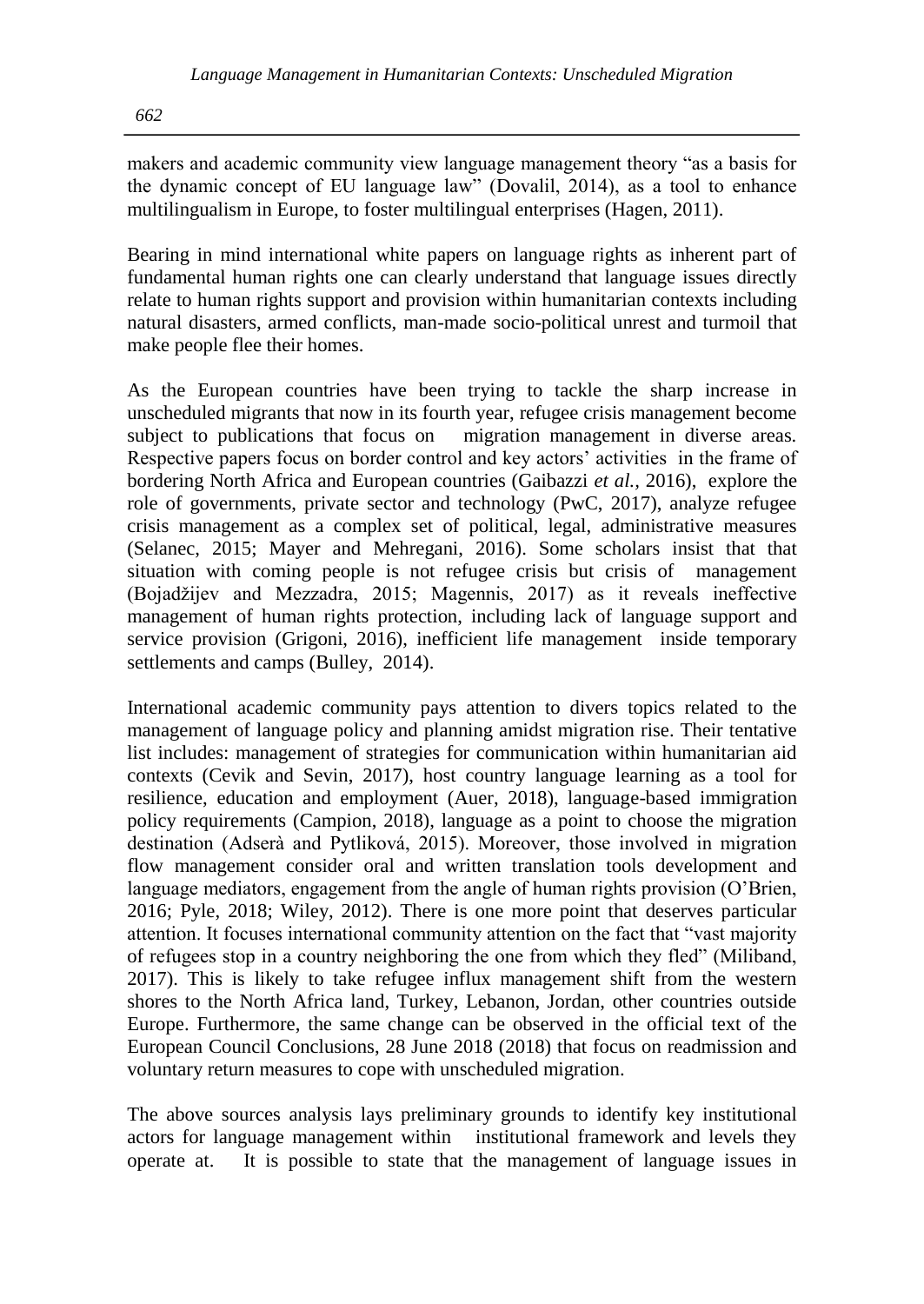humanitarian contests for unscheduled migration is implemented at supra-, mega-, and macro levels. International interstate and inter government organizations and international NGOs are key actors et the supra level. National governments and their affiliated agencies act at mega level; national non-government humanitarian and professional organizations are key actors at macro level. Particular emphasis is to be laid on EU countries shores and countries outside that EU zone that are forefront lines for hosting people on the move.

#### **3. Research Methodology**

Research methods followed the tradition of integrating qualitative and quantitative approaches to business and management research and used descriptive statistics, as well (Cassell *et al.,* 2017). The analysis combined theoretical and empirical studies. Literature review laid preliminary grounds to identify levels and major institutional actors of language management within the contexts under study. The empirical studies based on the content analysis of documents issued by the mentioned actors on the research topic. The choice of the above method was due to its proved efficiency for analysis of management in various domains (Vitouladiti, 2014; Landrum and Ohsowski, 2018; Hadro *et al.,* 2017; Sanders *et al.,* 2017; Leggat and Holmes 2015). The investigation used language-based approach to content analysis of the texts on language management.

The authors acted as coders and used both predetermined and emergent codes (Stuckey, 2015) for text data coding, using concepts from management studies (Davidson *et al.,* 2009), theoretical studies on language policy and management and concepts that evolved from the textual data. It was an iterative process in the course of which initial number of codes was reduced from over 100 themes to the hierarchy of four major code categories and fifteen code subcategories. Bearing in mind that a text unit assignment to a single code might be confusing, some units were assigned to more than one code. To reach the intercoder reliability, the texts units were coded and checked for consistency between three coders. Computer-assisted text coding tools were used to affiliate text units with coded thematic contests which discuss language-related issues. Cluster analysis was used for two purposes. First, to coordinate core topic categories, situational/thematic contexts they are embedded in, and, second, to measure frequency of contexts mentions in the texts under study. Discriminant analysis was used to identify statistically significant variables for major actors' divers repertoires of language management within humanitarian contexts.

As computer-assisted investigation proved its efficiency (Pandey *et al.,* 2016), a set of tools were applied, including automated search for key words double ranking (Wang *et al.,* 2016) and textalyser soft for collection and selection of documents*, QDA* Miner Litefor hierarchical text coding and codes grouping. SPSS was applied for statistical data processing.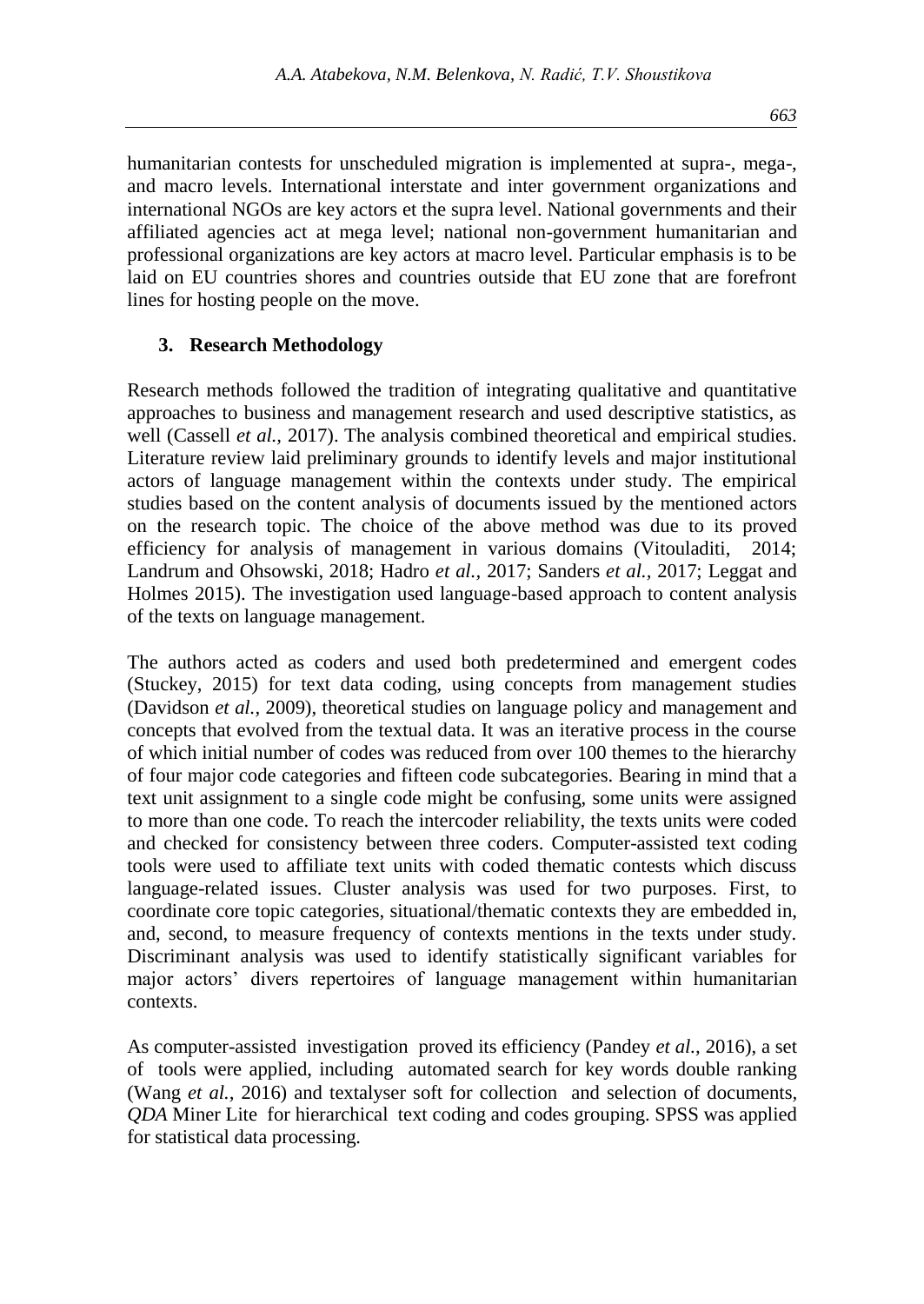Research materials collection and selection was implemented via on-line search under key words refugees and language in the EU 2015-2018/EU refugee refugees' language rights/ language policies/ language support. The search results produce links to nearly 90000 sources. Further steps included advanced computer tools use to select documents of major actors engaged in language management in the contexts under study. Automated search for key words double ranking was applied to distinguish the links to the above mentioned types of documents for their further processing by *textalyser* soft that helped to extract a list of most frequent key words.

The above procedure helped to identify only texts that represented institutional level of language management; the blog texts, refugee personal stories, etc., were excluded. Finally, the first 400 texts with the highest key word frequency were selected. To deal with comparable data in terms of texts size and language topics density (percentage of key words in the texts of the actors under study) the text selection included word count procedure.

Research material includes 101 documents of national governments of hosting/transit countries, 123 international level documents (affiliated mostly with UNO -UNHCR and International Organization for Migration) and documents of European Council (meetings, including briefings, conclusions, affiliated action plans, etc.), 176 sources of international and transit/ hosting countries' NGOs that engage in managing unscheduled migrants and asylum seekers. Only sources in English were subject to analysis to make the research tasks doable within a set period of time for research implementation.

Therefore, distinctive variables of documents on language management included the status of the actor that issued the document (international vs national, interstate/governmental vs non-governmental), and the actor's localization of activities (World-wide/Pan–European), frontline (neighboring)/non-frontline/nonneighboring) status with regard to the migrants' country of origin.

### **4. Results and Discussion**

Under the designed methodology automated search for key words double ranking paved way to identify the degree of focus on language issues that documents of various institutions reveal, the data is presented in Table 1.

Statistical analysis of compared keyword frequency regarding documents issued by different actors allowed the researchers to assess differences in language of sources under study. First, the figures map general trends and show that language issues wording takes less than 1% in the documents under study. However, the above table data makes it clear that NGOs put more emphasis on language issues with regard to migration phenomena management as the key words frequency is higher in the respective institutions documents. Further 400 texts selected on criteria of the above words frequency became subject to the computer-assisted content analysis.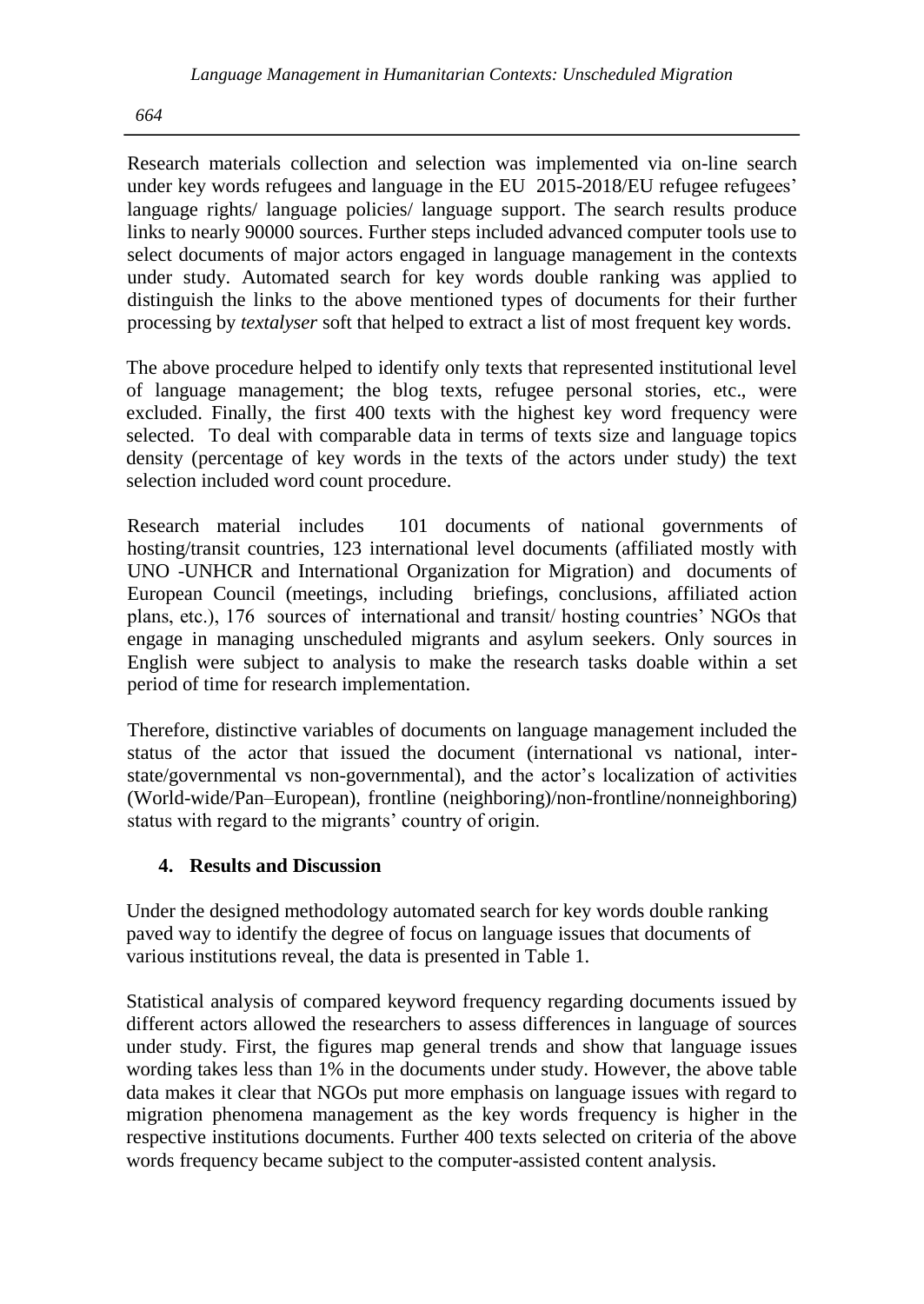| Key words      | Texts and actors they issued by |                  |               |                 |                              |  |
|----------------|---------------------------------|------------------|---------------|-----------------|------------------------------|--|
| (percentage in | <b>UN</b>                       | EU               | International | <b>Texts</b>    | Local                        |  |
| the text       | documents                       | documents        | NGOs texts    | officially      | <b>NGOs</b>                  |  |
| content,       |                                 |                  |               | affiliated with | texts                        |  |
| calculated     |                                 |                  |               | Governments     |                              |  |
| with regard to |                                 |                  |               | of EU           |                              |  |
| the overall    |                                 |                  |               | countries       |                              |  |
| words number   |                                 |                  |               |                 |                              |  |
| in the text)   |                                 |                  |               |                 |                              |  |
| Language       | 0,3                             | 0,4              | 0,6           | 0,4             | 0,75                         |  |
| Language       | 0,2                             | 0,2              | 0,4           | 0,3             |                              |  |
| policy         |                                 |                  |               |                 |                              |  |
| Language       | 0,2                             | 0,2              | 0,3           | 0,3             | $\qquad \qquad \blacksquare$ |  |
| planning       |                                 |                  |               |                 |                              |  |
| Language       | 0,2                             | 0,1              | 0,4           | 0,4             | 0,6                          |  |
| problems       |                                 |                  |               |                 |                              |  |
| Language       | 0,1                             | 0,2              | 0,5           | 0,3             | 0,9                          |  |
| barriers       |                                 |                  |               |                 |                              |  |
| Language       | 0,1                             | $\overline{0,3}$ | 0,6           | 0,2             | 0,4                          |  |
| rights         |                                 |                  |               |                 |                              |  |
| Language       | 0,1                             | 0,3              | 0,6           | 0,3             | 0,5                          |  |
| support        |                                 |                  |               |                 |                              |  |
| Language       | 0,1                             | 0,4              | 0,6           | 0,3             | 0,7                          |  |
| skills         |                                 |                  |               |                 |                              |  |
| Language       | 0,2                             | 0,3              | 0,5           | 0,3             | 0,7                          |  |
| training       |                                 |                  |               |                 |                              |  |
| Language       | $\overline{a}$                  | 0,3              | 0,4           | 0,3             | 0,5                          |  |
| classes        |                                 |                  |               |                 |                              |  |
| Language       | $\overline{a}$                  | 0,1              | 0,2           | 0,1             | 0,3                          |  |
| mediator(tion) |                                 |                  |               |                 |                              |  |
| Interpreter    | 0,1                             | 0,2              | 0,4           | 0,2             | 0,5                          |  |
| Interpretation | 0,1                             | 0,1              | 0,4           | 0,2             | 0,5                          |  |
| Translator     | 0,1                             | 0,2              | 0,4           | 0,2             | 0,5                          |  |
| Translation    | 0,1                             | 0,1              | 0,4           | 0,2             | 0,5                          |  |

*Table 1. Key words ranking and percentage of use in the documents*

*Source: Authors.*

Text content analysis resulted in 15 coded thematic contexts where language-related key words appeared. Total data went in line with previous figures on percentage of language-related key words in the texts under study: the percentage of the language related thematic codes in the texts did not reach 1%.

The list of coded contexts included voluntary returns, human rights, language support/service, social integration, language learning, education, information provision, translation and interpretation, social activities, lack of information in the target language, lack of financing, migrant personality identification, lack of multilingual technology, lack of language-competent human resources, social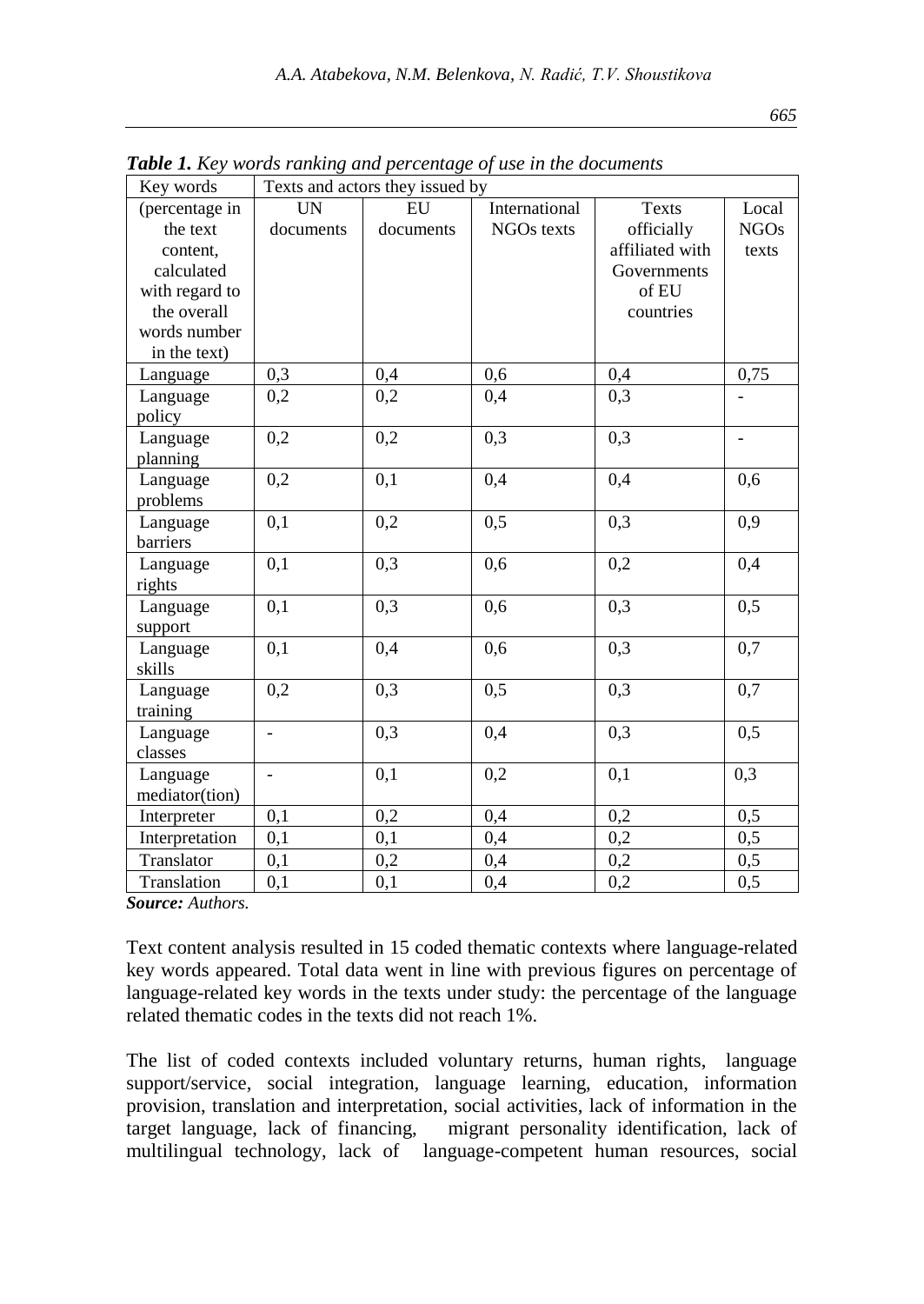tensions with the transit/hosting countries local communities. The above list was grouped into four major coded categories under the criteria of the frequency of contexts mentions in the texts under study. The major coded categories were identified in line with the management theory core concepts (Davidson et al, 2009) and were assigned to the institutional actors' vision, strategic goals, tools and challenges regarding the phenomenon categories under study. The frequency (%) of language-related coded themes in the texts under study varied depending on the actors who issued the above texts. The percentage of coded thematic contexts affiliated with specific core topics laid grounds to statistical data interpretation regarding the institutional understanding of language management.

The content analysis has revealed that different institutional stakeholders attach different level of importance to different categories, see Figure 1, that confirms difference in the distribution of percentage of respective codes that appear in the texts issued by the institutions under study.

*Figure 1. Institutional views on the language management topic categories importance*



*Source: Authors.*

The above diagram shows that both international and local NGOs lay primary emphasis on tools and challenges within the language management aims to support migrants' language rights. The percentage of above institutions documents codes related to tools reach 0,35-0,4%, and as for codes that refer to challenges, their density ranges from 0,3% to 0,4%. Codes related to the vision take 0,1-0,4%, and codes related to strategical goals do not overcome 0,15-0,3%. Meanwhile, the texts of international interstate organizations and national governments include about 0,3- 0,4% of codes referring to institutional vision, and 0,2-0,3% of codes addressing strategic goals. The percentage of codes concentrating on tools stand within 0,2- 0,25%, and as for challenges, the percentage of codes does not exceed 0,1-0,15%.

Further analysis reveals the diversification of institutional views regarding their vision of language management for unscheduled migration in humanitarian contexts. Figure 2 reveals the ways institutions distribute factors within the category of language management aims. All key stakeholders operate with the concepts of human rights respect and language service and support within their language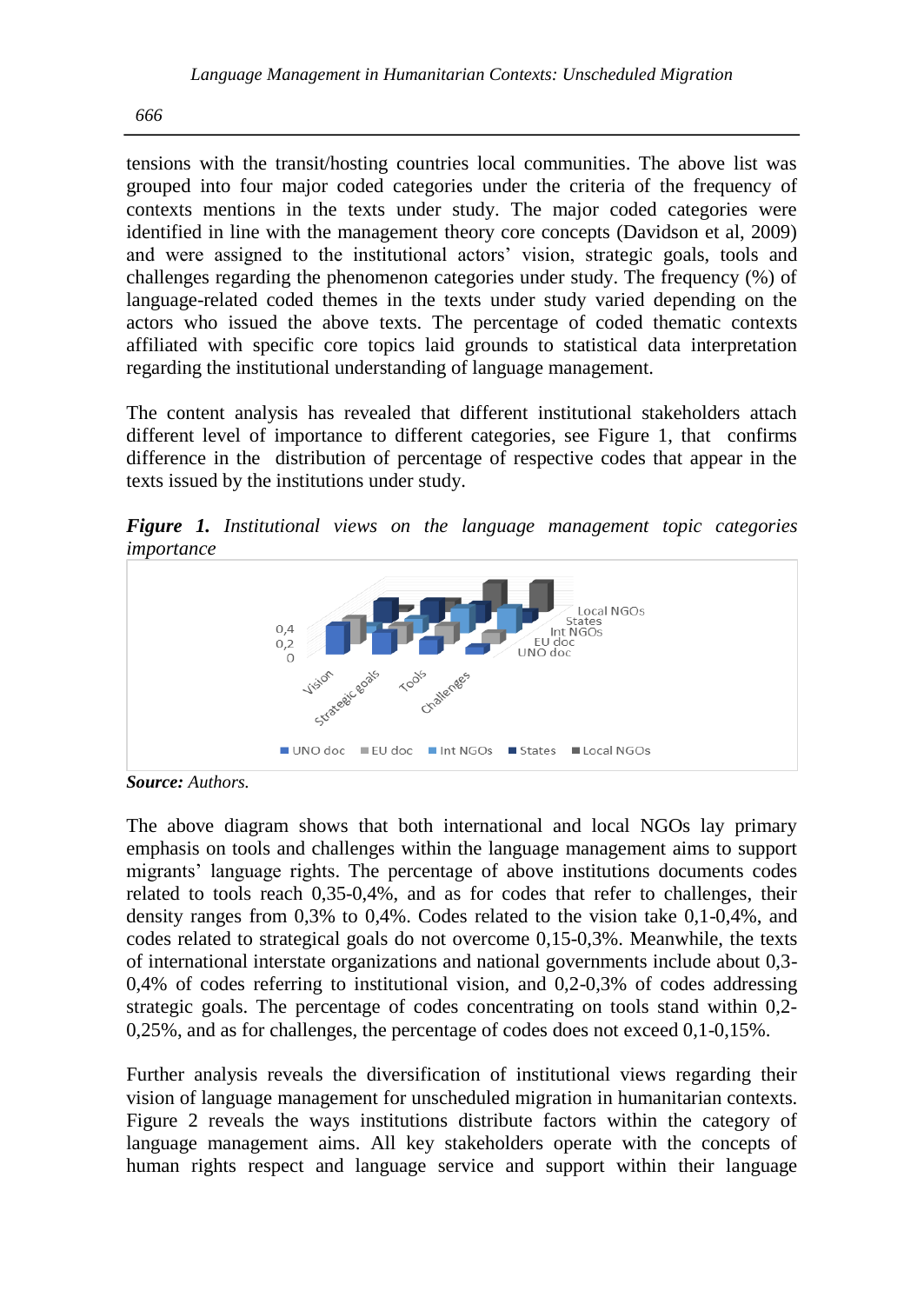management in the contexts under study. However the international institutions pay more attention to the human rights. The percentage of respective codes in their official texts stands at 0,8%, while the density of codes that refer to language service does not overcome 0,2%. The texts that represent national governments sources produce much more balanced approach. The respective texts include 0,5% of codes related to human rights and 0,5% of codes referring to language support. As far as international and national NGOs are concerned they primarily focus on language service. The percentage of codes related to the topic ranges from 0,7% in the NGOs' texts to 0,8% in the local NGOs' texts. The figures related to the density of codes associated with human rights vary from 0,3% (international NGOs) to 0,2% (local NGOs).



*Figure 2. Institutional views of the language management vision* 

The research revealed sharp contrast in institutions' vision regarding strategic goals to implement the identified vision of language management. First, international and national governmental institutions mostly associate the language management with unscheduled migrants' voluntary returns. The density of codes referring to the respective concept reach 0,7% in the texts of the above organizations. Regarding social integration, the texts of the above institutions include no more that 0,3% of codes associated with the respective concept.

Local NGOs of the receiving countries follow opposite stance. Their texts density of codes related to social integration reaches 0,7%, and as for voluntary returns, the percentage of respective codes limits to 0,3%. It should be mentioned that international NGOs stand in the middle leveraging 0,55% of codes associated with voluntary returns and 0,45% of codes related to social integration. The data is introduced in Figure 3. The above difference in strategies leads to differences regarding the system of tools that key actors use.The content analysis confirmed the following list of major codes associated with tools: information provision to unscheduled migrants, translation and interpretation services, hosting country language learning, migrants' education and their engagement in social activities in transit/hosting countries.

*Source: Authors.*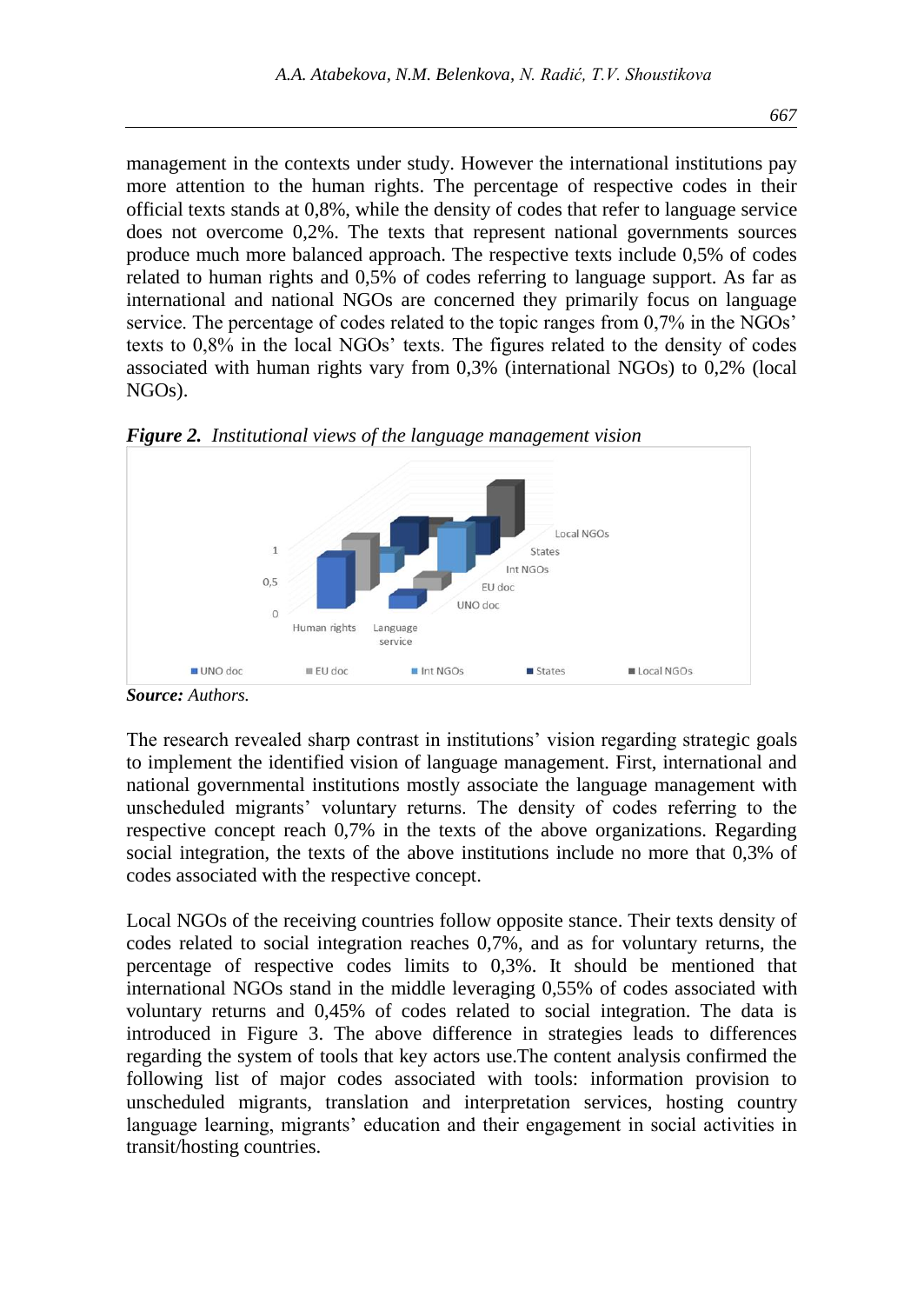

*Source: Authors.*

The study of respective codes density (percentage of key words in the texts of the actors under study) reveals a balanced approach of local NGOs (0,2% of codes for each tool of the mentioned list). Next international NGOs follow. They draw slightly more attention to information provision, translation and interpreting (0,25 % of the respective codes in the texts) and less attention to the hosting country language learning  $(0,15\%)$ , education  $(0,2\%)$  and social activities  $(0,15\%)$ .

As far as International organizations and national states are concerned their documents reveal the above actors lay core emphasis on migrants education (0,35- 0,4% of the relevant codes) and learning of hosting countries' language (0,3%- 0,25% of the relevant codes).



*Figure 4. Institutional views of the language management tools*

Regarding the challenges that institutional actors face the research data reveals that there are problems to which all the actors draw similar level of attention (Figure 4). For instance, the density of the codes associated with lack of human resources and lack of finances is similar in the texts of various actors. Meanwhile, there is sharp difference in density of the codes affiliated with lack of multilingual technology, social tensions between migrants and local communities lack of information provision in migrants' target languages. Thus, percentage of the codes in NGOs'

*Source: Authors.*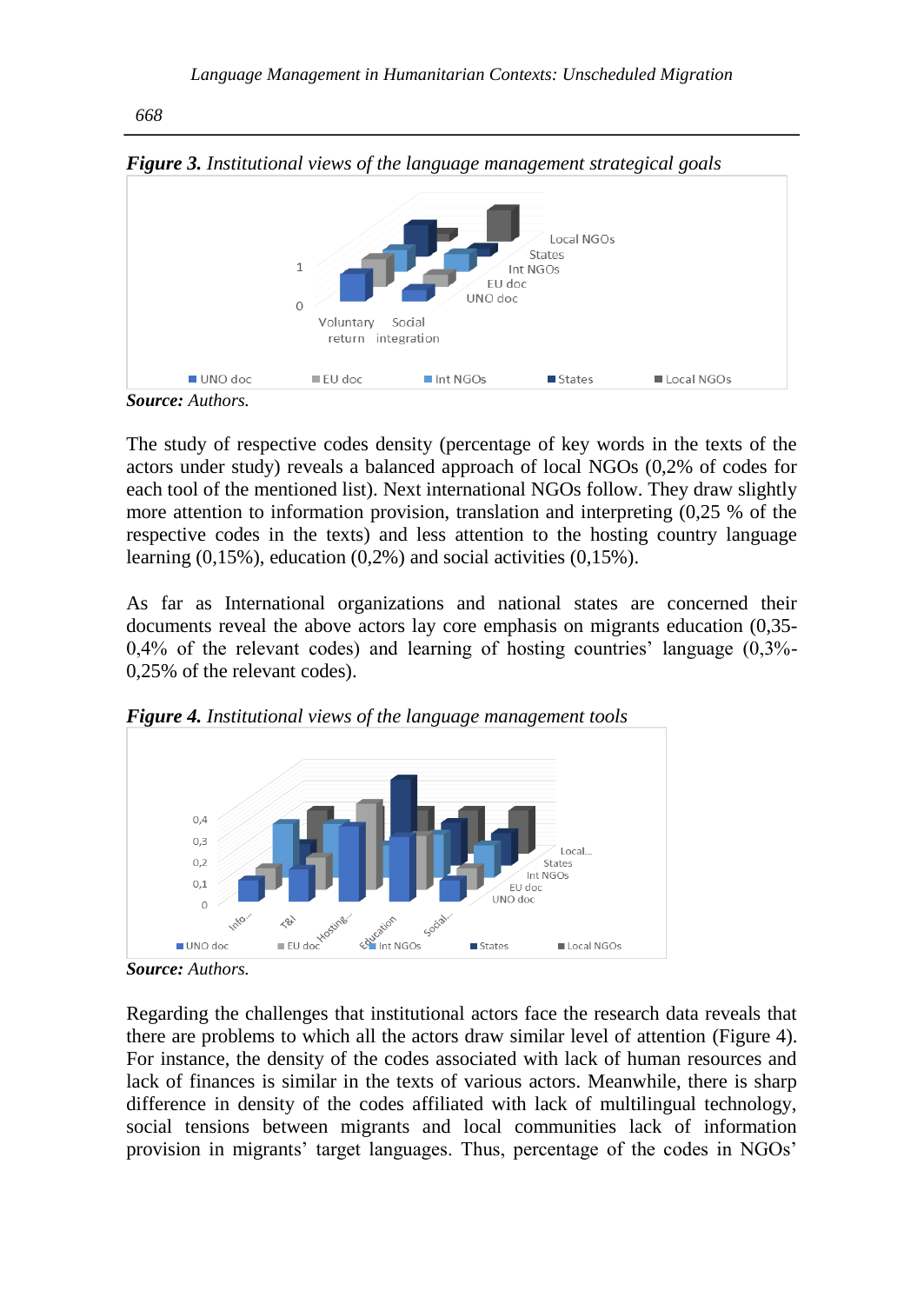texts varies from 0,4 to 0,6, while indicators regarding states and interstate institutions stand between 0,1-0,2%. The relevant statistical data are presented in Figure 5.



*Figure 5. Institutional views of challenges to language management*

The overall discriminant analysis included the following variables, characterizing the institutions that implement language management within the field of the study: actor's international/national status, actor's interstate/governmental/nongovernmental status, actor's frontline/non-frontline location with regard to migrants' move. Two canonical functions were identified and proved the significant difference for further interpretation: agency governmental /interstate-nongovernmental status  $(0.61\%$  dispersion,  $p<0.000000$ , actor's frontline/non-frontline location with regard to migrants' move (0,32% dispersion, p<0,000005). The functions are allocated as follows. NGOs' variables are at the pole of balanced language management tools aimed at migrants' language support by social integration, while interstate organizations variables are at the pole of priority selected tools aimed at human rights respect in the course of voluntary returns.

As for actor's frontline/non-frontline location with regard to migrants' move variables linked to local NGOs and national states on the Balkan/Mediterranean routs to are at the pole of balanced tools, while variables linked to international organizations are switching to the pole of priority selected tools regarding the language management for unscheduled migration in humanitarian contexts. The current content analysis findings go in line with scholars who have underlined that ideologies and practices of multilingualism deserve particular attention within migration contexts due to possible discourse shifts (Codó and Garrido, 2014). The present study confirms that different actors have different vision and therefor use different discourse content with regard to language management in humanitarian contexts of unscheduled migration.

*Source: Authors.*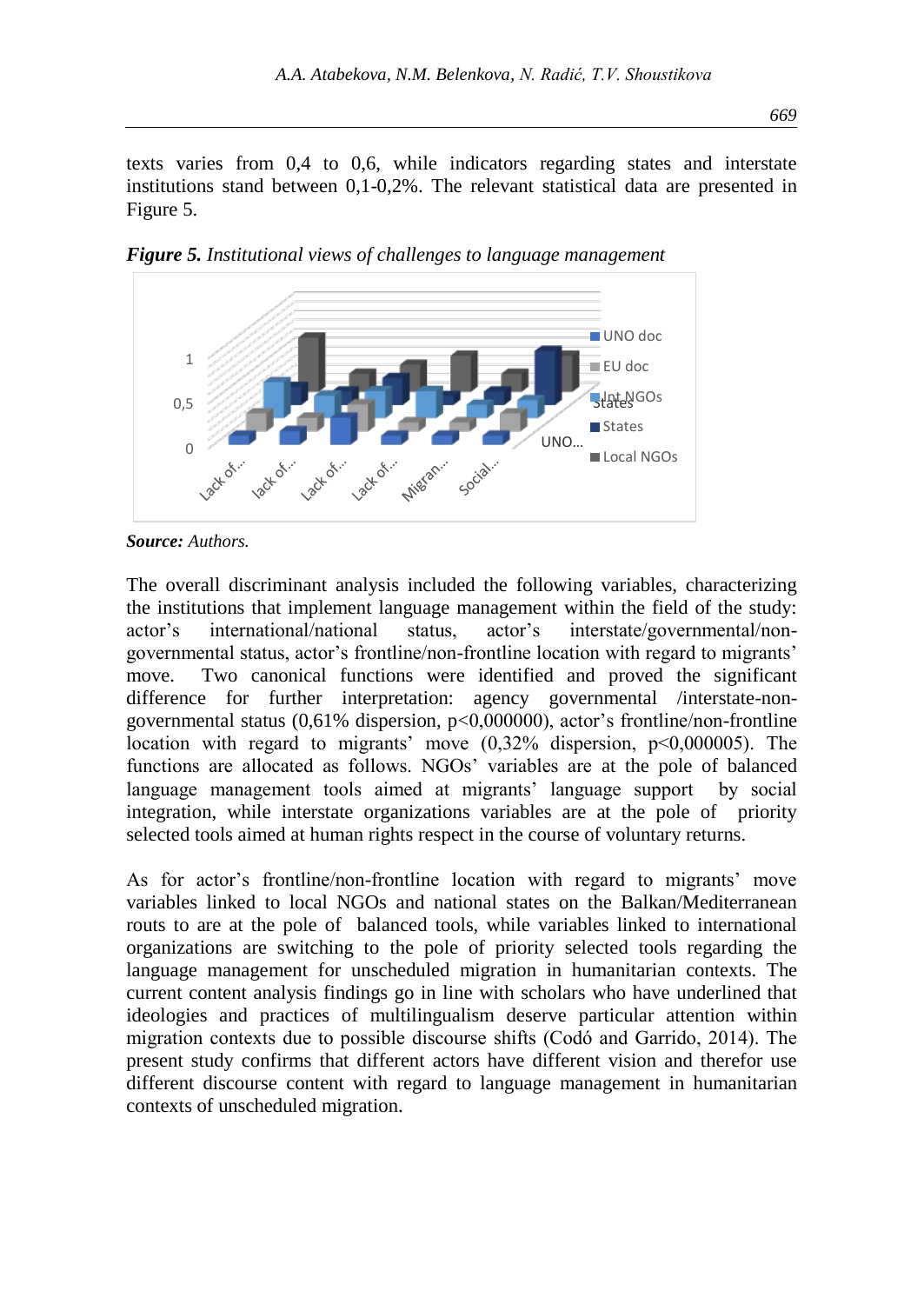The above data enhances earlier conclusions about the need to revisit the understanding of language policies within modern communities (Busch, 2012) and to rethink the coordination of services for refugees (Culbertson et al, 2016) with regard to communication in humanitarian contexts with unscheduled migration. The content analysis has discovered new contexts for earlier discussion (Jansson, 2014) on language barriers in multilingual care encounters, casting light on new target audiences engaged. The present study adds new angle to recent research on reintegration strategies (Kuschminder, 2017) as the research data reveals the existence of opposite tendencies (voluntary return versus social integration) in key actors' solutions. Moreover, the study of the documents has confirmed the critical status of language for the overall information provision to unscheduled migrants, earlier importance of information component was mentioned with regard to migration management on the whole (The Politics of International Migration Management, 2012).

The study results underline the need for enhancing institutional actors' awareness of language issues significance for unscheduled migration management. Earlier studies pointed out the importance of non-linear model of communication among different "language-concerned" stakeholders whose work "centers on language as a product" (Koller, 2018). The research data makes it possible to state that language management reference to undocumented migrants should rest on the interaction among global, regional, and national language orders within the communities involved; a similar point with regard to a particular country outside the EU was mentioned earlier (Zhou and Xiaomei, 2017).

### **5. Conclusion and limitations**

The research findings and discussion make it possible to characterize the language management status within academic theoretical framework and applied activities regarding the audiences and contexts under study. The core categories of language management in humanitarian contexts for unscheduled migration include the major institutional actors, their vision, strategic goals, tools to implement them, and challenges the key actors face. The analysis confirms the research hypothesis and reveals that different institutional actors have different visions, pursue different strategical goals, use different instruments and identify different challenges with regard to language management for the mentioned audiences and contexts.

The research results confirm that language management for unscheduled migration represents a comprehensive multifaceted on-going process and should become a subject of consistent discussion among major institutional actors engaged. The analysis concludes that language policy management requires those steps that are recommended with respect to organization management on the whole and should include on-going systemic analysis of key actors, their activities contexts, stakeholders' strengths and weaknesses.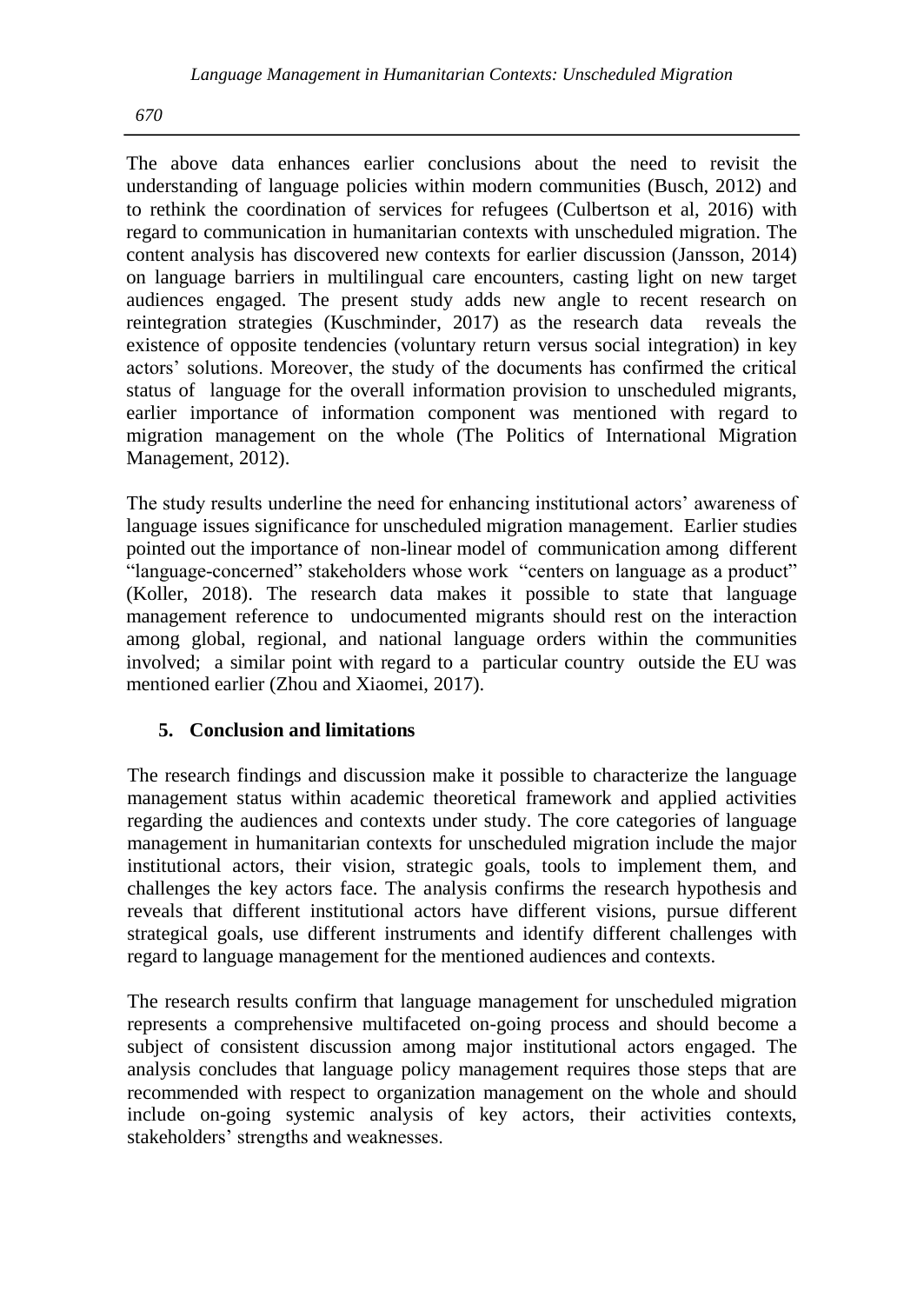In terms of methodology, the present research findings showed promising practice of content analysis for language management study as a new research area, bearing in mind that content analysis has a long standing practice in management. The analysis makes it possible to conclude that research on language management in humanitarian contexts for unscheduled migration requires the consideration of variables that influence major actors' repertoires of language management in the mentioned contexts and confirms the importance of managing the institutional vision, strategic goals, tools and challenges people, technology, knowledge of current state of affairs. New realities require new consolidated approach of the institutional stakeholders concerned and require more efforts to balance major actors' policies and activities. The research findings and discussion pave the way to language management further planning, organizing, staffing, coordinating, and controlling activities.

The present study limitations relate to use of materials that are produced only in the English language, besides the list of key words can be added thus leading to the data enhancement. Therefor text coding might reveal additional coded themes. The list of basic thematic contexts can be enlarged due to more documents analyzed, actors and contexts identified. The above, in turn, might lead to appearance of new meaningful variables for language management categories and factors with regard to particular countries' language management repertories and experiences.

#### **Acknowledgements:**

The authors thank Peoples' Friendship University of Russia - RUDN University as the publication was prepared with the support of the RUDN University program 5- 100 as part of the research under grant № 090511-2-000.

#### **References:**

- Adserà, A., Pytliková, M. 2015. The role of languages in shaping international migration. Economic Journal, 125(586), 49–81.
- Auer, D. 2018. Language roulette-the effect of random placement on refugees' labour market integration. Journal of Ethnic and Migration Studies, 44 (3), 341-362.
- Bojadžijev, M., Mezzadra, S. 2015. "Refugee crisis" or crisis of European migration policies? Available at: [http://www.focaalblog.com/2015/11/12/manuela-bojadzijev](http://www.focaalblog.com/2015/11/12/manuela-bojadzijev-and-sandro-mezzadra-refugee-crisis-or-crisis-of-european-migration-policies/)[and-sandro-mezzadra-refugee-crisis-or-crisis-of-european-migration-policies/](http://www.focaalblog.com/2015/11/12/manuela-bojadzijev-and-sandro-mezzadra-refugee-crisis-or-crisis-of-european-migration-policies/)
- Buble, M. 2015. Tendencies in evolution of 21st century management. Management, 20, Special issue, 1-17.
- Bulley, D. 2014. Inside the tent: Community and government in refugee camps. Security Dialogue, 45(1), 63-80.
- Busch, B. 2012. The linguistic repertoire revisited. Applied Linguistics, 33(5), 503-523.
- Campion, E.D. 2018. The career adaptive refugee: Exploring the structural and personal barriers to refugee resettlement. Journal of Vocational Behavior,105, 6-16.
- Can Language Be Planned? 1971. Rubin, J., Jernudd, B.H. (Eds.). USA: Honolulu: The University Press of Hawaii.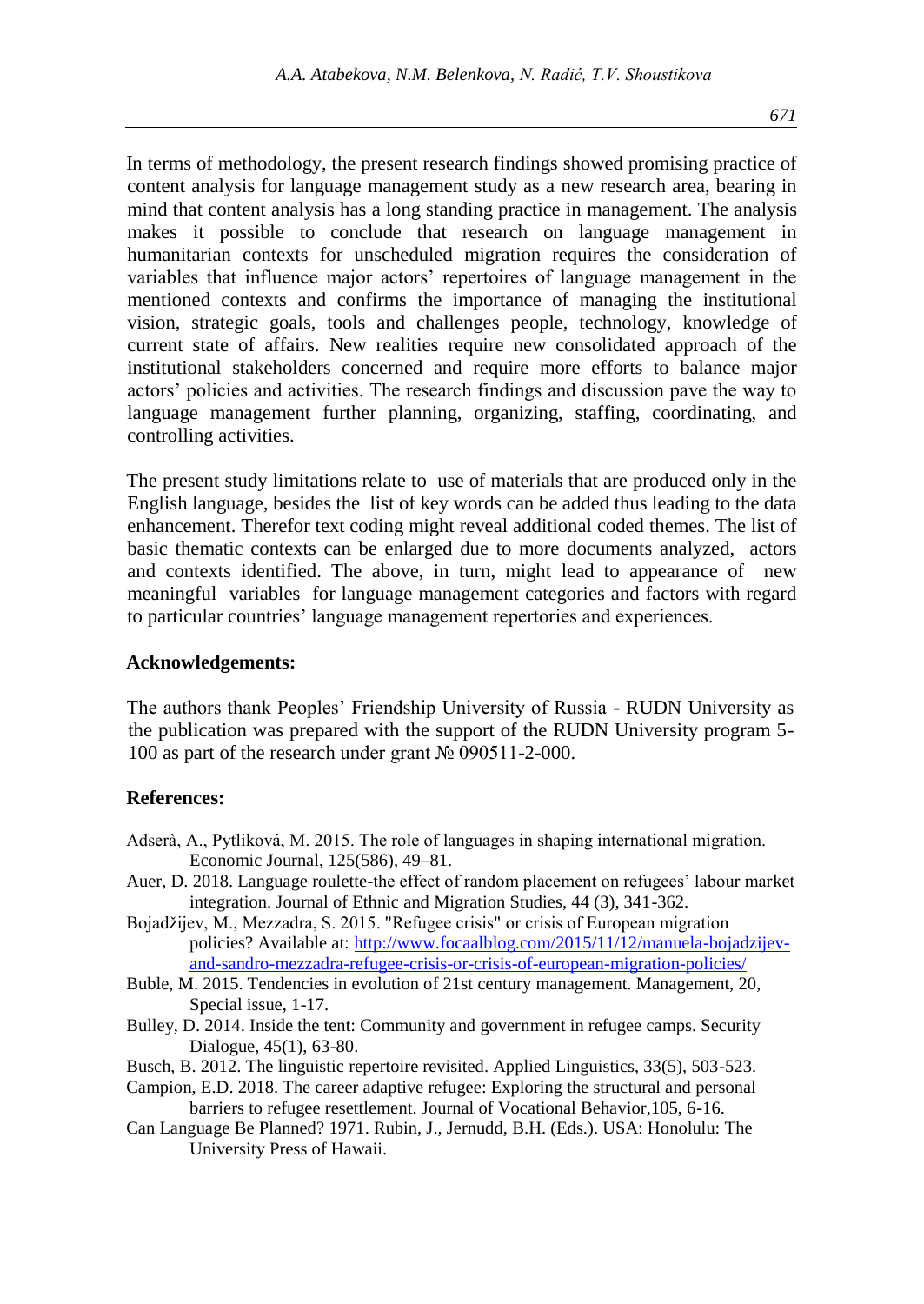- Cassell, C., Cunliffe, A.L., Grandy, G. 2017. The SAGE Handbook of Qualitative Business and Management Research Methods. Business & Economics. UK: Newcastle upon Tyne, SAGE.
- Cevik, S., Sevin, E. 2017. A quest for soft power: Turkey and the Syrian refugee crisis. Journal of Communication Management, 21(4), 399-410.
- Chiu, A., Jernudd, B.H. 2015. Chinese IT terminology management in Hong Kong. In Language Policy and Planning, 232, 79 -102.
- Chua Siew Kheng, C. 2018. Un(intended) Language Planning in a Globalising World: Multiple Levels of Players at Work. Germany: GmbH, Walter de Gruyter GmbH & Co KG.
- Codó, E., Garrido, M. 2014. Shifting discourses of migrant incorporation at a time of crisis: understanding the articulation of language and labour in the Catalan nongovernmental sector. International Journal of Multilingualism, 11(4), 389-408.
- Culbertson, S., Oliker, O., Baruch, B., Blum, I. 2016. Rethinking Coordination of Services to Refugees in Urban Areas: Managing the Crisis in Jordan and Lebanon. USA, Santa Monica.
- Davidson, P., Wood, S., Ricky, G. 2009. Management: Core concepts and applications. Australia, Queensland, Milton, John Wiley and Sons.
- Dovalil, V. 2014. Language management theory as a basis for the dynamic concept of EU language law. Current Issues in Language Planning, 16(4), 360-377.
- Drucker, P.F. 2002. Managing in the Next Society. USA, Butterworth-Heinemann.
- European Council conclusions, 28 June 2018. 2018. Available at: http://www.consilium.europa.eu/en/press/press-releases/2018/06/29/20180628 euco-conclusions-final
- Fairbrother, L. 2015. Language Management in the Japanese Workplace. In Language Planning and Microlinguistics. Davies, W.V. and E. Ziegler (Eds.). UK, Basingstoke, Palgrave Macmillan, 186-203.
- Gaibazzi, P., Dünnwald, S., Bellagamba, A. 2016. EurAfrican Borders and Migration Management: Political Cultures, Contested Spaces, and Ordinary Lives. US, Palgrave Macmillan.
- Grigoni, S. 2016. EU in the face of migrant crisis: Reasons for ineffective human rights protection. International Comparative Jurisprudence, 2(2), 93-98.
- Hadro, D., Klimczak, K.M., Pauka, M. 2017. Impression Management in Letters to Shareholders: Evidence from Poland. Accounting in Europe, 14(3), 305-330.
- Hagen, S. 2011. Report on Language Management Strategies and Best Practice in European SMEs: The PIMLICO Project. Belgium Brussels, European Commission.
- International Covenant on Civil and Political Rights. 1966. Available at: <https://www.ohchr.org/EN/ProfessionalInterest/Pages/CCPR.aspx>
- Jansson, G. 2014. Bridging language barriers in multilingual care encounters. Multilingua, 33(1-2), 201-232.
- Jernudd, B., Neustupný, J.V. 1987. Language planning: for whom? In Lorne Laforge (ed.), Proceedings of the International Colloquium on Language Planning. Canada, Québec, Les Presses de L'Université Laval, 69–84.
- Khorasani, S, Almasifard, M. 2017. Evolution of Management Theory within 20 Century: A Systemic Overview of Paradigm Shifts in Management. International Review of Management and Marketing, 7 (3), 134-137.
- Kingsley, L. 2009. Explicit and implicit dimensions of language policy in multilingual banks in Luxembourg: An analysis of top-down and bottom-up pressures on practices. Language Problems and Language Planning, 33(2), 153–173.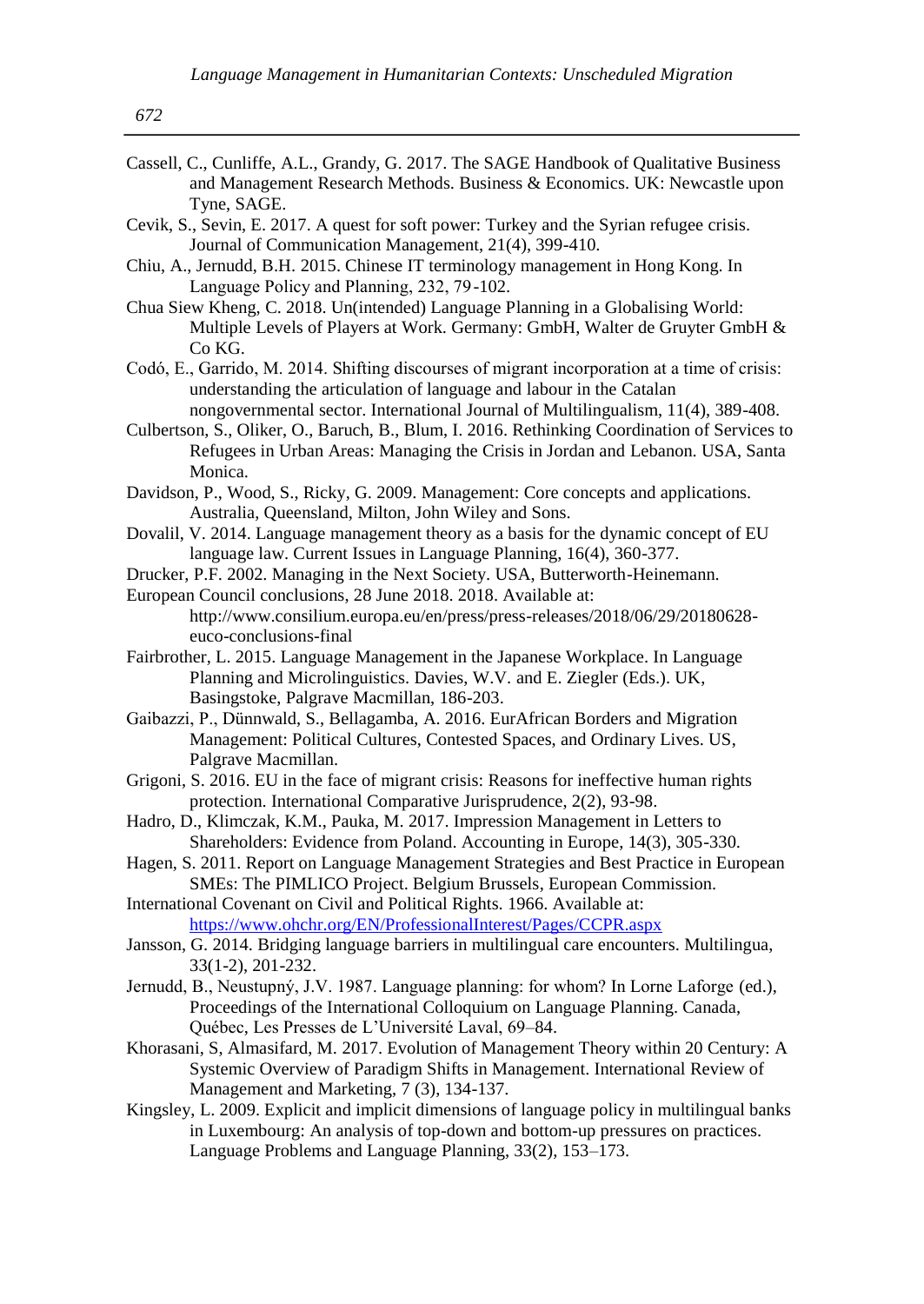- Koller, V. 2018. Language awareness and language workers. Language Awareness, 27, (1-2), 4-20.
- Kuschminder, K. 2017. Reintegration Strategies. UK, Palgrave MacMillan.
- Landrum, N., Ohsowski, B. 2018. Identifying Worldviews on Corporate Sustainability: A Content Analysis of Corporate Sustainability Reports. Business Strategy and the Environment, 128-151.

Language Planning Processes. 1977. Rubin, J., Jernudd, B.H., Das Gupta, J., Fishman, J.A., Ferguson, C.A. (Eds.). The Hague, Paris, New York: Mouton Publishers.

- Leggat, S.G., Holmes, M. 2015. Content analysis of mission, vision and value statements in Australian public and private hospitals: Implications for healthcare management. Asia Pacific Journal of Health Management, 10(1), 46-55.
- Magennis, S. 2017. Setting the EU scene: a management crisis, not a refugee crisis. Available at: [https://www.opendemocracy.net](https://www.opendemocracy.net/)
- Mayer, M., Mehregani, M. 2016. Beyond Crisis Management:The Path Towards an Effective, Pro-active and FairEuropean Refugee Policy. Vision Europe Summit. Germany, Bertelsmann Stiftung.
- McGrath, J., Bates, B. 2017. The Little Book of Big Management Theories: ... and how to use them. UK, Pearson.
- Miliband, D. 2017. Rescue: Refugees and the Political Crisis of our Time, TED Books. USA, Simon & Schuster/ TED.
- Nekvapil, J., Sherman, T. 2015. An introduction: Language Management Theory. Language Policy and Planning, 232, 1-12.
- O'Brien, S. 2016. Training Translators for Crisis Communication: Translators Without Borders as an Example. Mediating Emergencies and Conflicts. UK, Palgrave Macmillan, 85-111.
- Orman, J. 2013. Review of M. Mwaniki, 2011, Language planning in South Africa: Towards a language management approach, Germany: VDM Verlag Dr. Müller. Language Policy, 12(4), 359-361.
- Ozolins, U. 2013. Language problems as constructs of ideology. In The encyclopedia of applied linguistics, Chapelle, C.A. (Ed.). USA, Hoboken, New Jersey, Willey Blackwell, 3107-3116.
- Pandey, S., Pandey, S.K., Miller, L. 2017. Measuring Innovativeness of Public Organizations: Using Natural Language Processing Techniques in Computer-Aided Textual Analysis. International Public Management Journal, 20(1), 78-107.
- Piekkari, R., Westney, D.E. 2017. Language as a Meeting Ground for Research on the MNC and Organization Theory. In Multinational Corporations and Organization Theory: Post Millennium Perspectives (Research in the Sociology of Organizations), DöRrenbächer, Ch., Geppert, M. (Ed.), Volume 49. UK, Bingley,Emerald Publishing Limited, 193–232.
- PwC. 2017. Managing the refugee and migrant crisis The role of governments, private sector and technology. PwC's Global Crisis Centre. Available at: [https://www.pwc.com/gx/en/issues/crisis-solutions/refugee-and-migrant-crisis](https://www.pwc.com/gx/en/issues/crisis-solutions/refugee-and-migrant-crisis-report.pdf)[report.pdf](https://www.pwc.com/gx/en/issues/crisis-solutions/refugee-and-migrant-crisis-report.pdf)
- Pyle, A.S. 2018. Intercultural crisis communication: examining the experiences of crisis sojourners. Journal of Applied Communication Research, 46(3), 388-407.
- Ratnayake, C. 2009. Evolution of scientific management towards performance measurement and managing systems for sustainable performance in industrial assets: Philosophical point of view. Journal of Technology Management and Innovation, 4(1), 152-161.